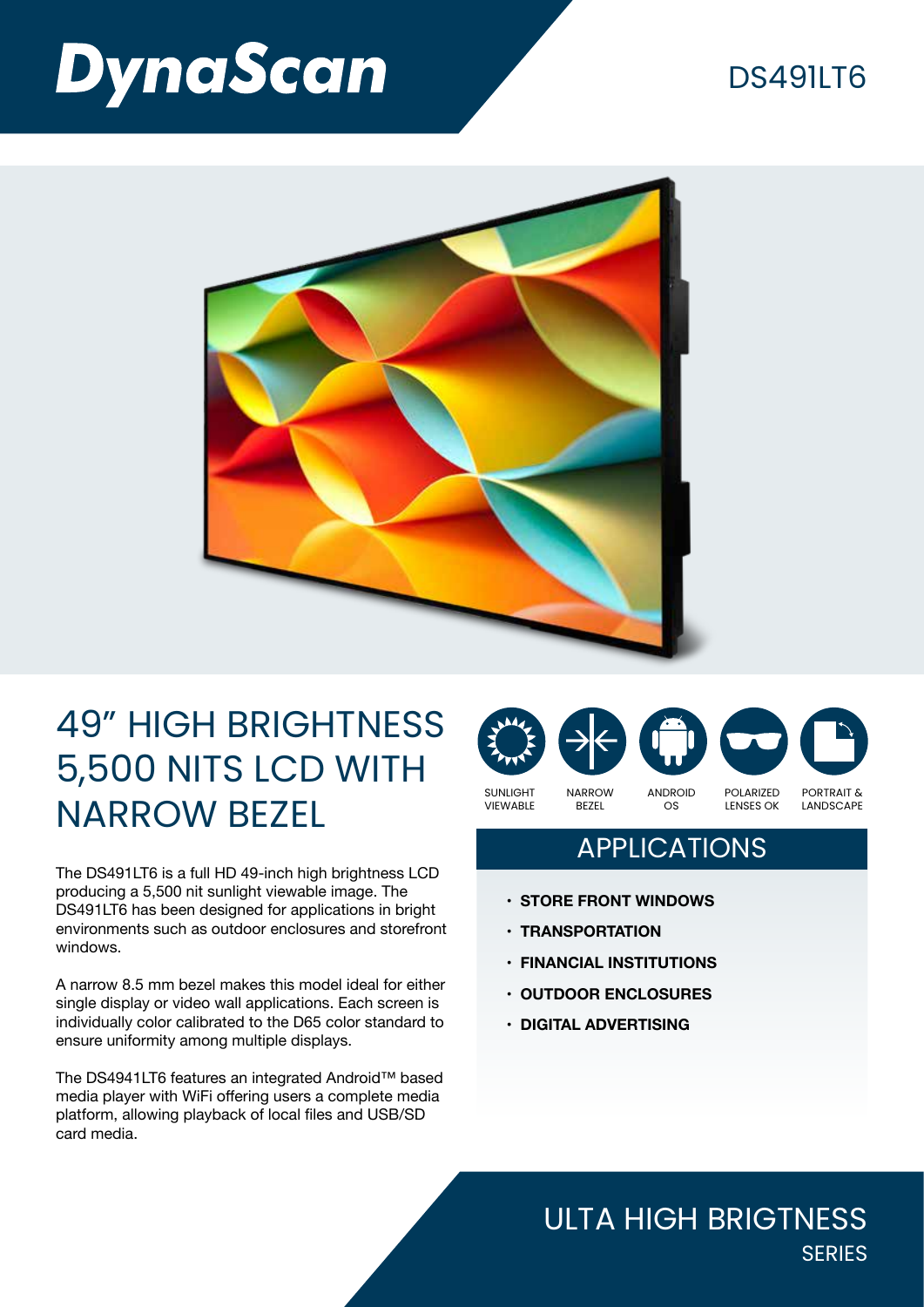# SPECIFICATIONS

| <b>PANEL</b>          | <b>LCD Panel Type</b>              | 48.5 inches LCD                                                 |
|-----------------------|------------------------------------|-----------------------------------------------------------------|
|                       | <b>Native Resolution</b>           | 1920 x 1080                                                     |
|                       | <b>Backlight</b>                   | <b>LED</b>                                                      |
|                       | <b>Brightness</b>                  | 5500 nit                                                        |
|                       | <b>Default Color Temperature</b>   | D65 (6500 K)                                                    |
|                       | <b>Contrast Ratio</b>              | 3,000:1                                                         |
|                       | <b>Color Depth</b>                 | 10 bit                                                          |
|                       | <b>Response Time</b>               | 8 ms (typ)                                                      |
|                       | <b>Viewing Angle</b>               | 178°/178°                                                       |
|                       | <b>Light Life Time</b>             | 100,000 hrs (typ.)                                              |
|                       | <b>Blackening Defect Free</b>      | Up to 110°C (230°F)                                             |
|                       | <b>Panel Surface</b>               | AR, Haze < 2%, 2H, QWP                                          |
| <b>POWER</b>          | <b>Power Supply</b>                | Internal                                                        |
|                       | <b>Rated Voltage</b>               | 100 V ~ 240 V, 50 Hz / 60 Hz                                    |
|                       | Power On Mode                      | 185 W (typ), 340 W (max)                                        |
|                       | <b>Power Saving Mode</b>           | < 1 W                                                           |
| <b>MECHANICAL</b>     | Bezel Width (T/B/L/R)              | 8.7 / 8.7 / 8.5 / 8.5 mm                                        |
|                       | <b>Cabinet Color</b>               | <b>Black</b>                                                    |
|                       | <b>Monitor Dimension (LxHxD)</b>   | 1096.7 x 627.2 x 82.5 mm [43.1" x 24.7 x 3.2"]                  |
|                       | Monitor Weight (set/package)       | 20.9 kg / 28.0 kg [46 lb / 62 lb]                               |
|                       | <b>VESA Mounting (dimension)</b>   | 400 x 400 mm                                                    |
|                       | <b>Orientation</b>                 | Portrait / Landscape                                            |
| <b>USER INTERFACE</b> | Language                           | English                                                         |
|                       | Dasiy Chain                        | <b>DVI, RS-232</b>                                              |
|                       | <b>Video Wall</b>                  | Up to 15 x 15                                                   |
|                       | Proof of Image Retention           | Yes                                                             |
|                       | Dimming Control (DCR)              | Yes                                                             |
|                       | <b>On/Off Scheduling</b>           | Yes                                                             |
|                       | <b>Ambient Light Sensor</b>        | Yes                                                             |
|                       | <b>External Control</b>            | RS-232 (In/Out), RJ45                                           |
|                       | <b>Internal Temperature Sensor</b> | Yes                                                             |
| <b>I/O PORTS</b>      | <b>HDMI</b>                        | In $(x1)$ , Out $(x1)$                                          |
|                       | <b>DVI-D</b>                       | ln(x1)                                                          |
|                       | <b>DisplayPort</b>                 | ln(x1)                                                          |
|                       | <b>RS-232</b>                      | In $(x1)$ , Out $(x1)$                                          |
|                       | <b>RJ-45</b>                       | ln(x1)                                                          |
|                       | Audio                              | Out $(x1)$                                                      |
|                       | <b>USB 2.0</b>                     | (x1)                                                            |
|                       | <b>SD Slot</b>                     | (x1)                                                            |
| <b>ENVIRONMENT</b>    | <b>Operating Temperature</b>       | $0^{\circ}$ C ~ 45°C (32°F ~ 113°F)                             |
|                       | <b>Storage Temperature</b>         | $-20^{\circ}$ C ~ 60°C (-4°F ~ 140°F)                           |
|                       | Humidity                           | 10% ~ 80% RH Non-condensing                                     |
| <b>ACCESSORIES</b>    | Included                           | Quickstart guide, Power cable,<br>Remote control with batteries |
| <b>CERTIFICATION</b>  | CE / FCC Class B / ROHS            |                                                                 |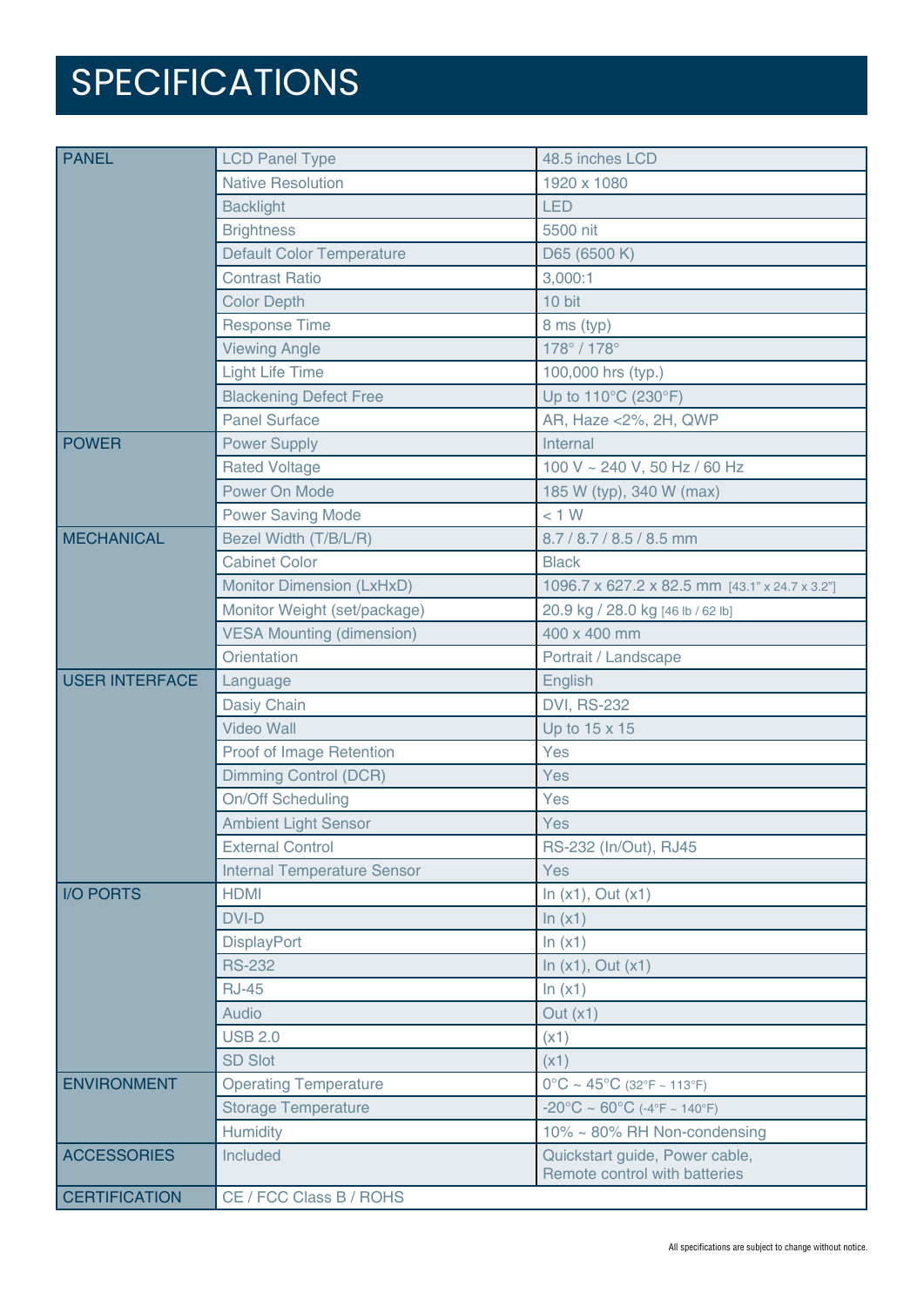# DIMENSIONS



# INTERNAL PLAYER

| <b>INTERNAL PLAYER</b> | <b>Operating System</b>      | Android 4.4.2                                                                               |
|------------------------|------------------------------|---------------------------------------------------------------------------------------------|
|                        | Processor                    | ARM Cortex-A9 1.6 GHz, Quad-Core CPU                                                        |
|                        | On Chip Cache Memory         | L <sub>2</sub> : 512KB                                                                      |
|                        | <b>Clock Speed</b>           | $1.6$ GHz                                                                                   |
|                        | <b>Main Memory Interface</b> | 1GB DDR3/3L (1600MHz)                                                                       |
|                        | <b>Graphics</b>              | 600M ARM Mali400MP4,2D/3D graphic<br>engine, support OpenGL ES1.1/2.0, Open<br><b>VG1.1</b> |
|                        | Storage (FDM)                | 8GB NAND Flash(2GB occupied by o/s, 6GB<br>available depending on total capacity            |
|                        | Multimedia                   | H.264 encoder/decoder, MPEG-1/2/4, H.263,<br>H.264 MVC, AVS, VC-1, VP8/6, RV                |